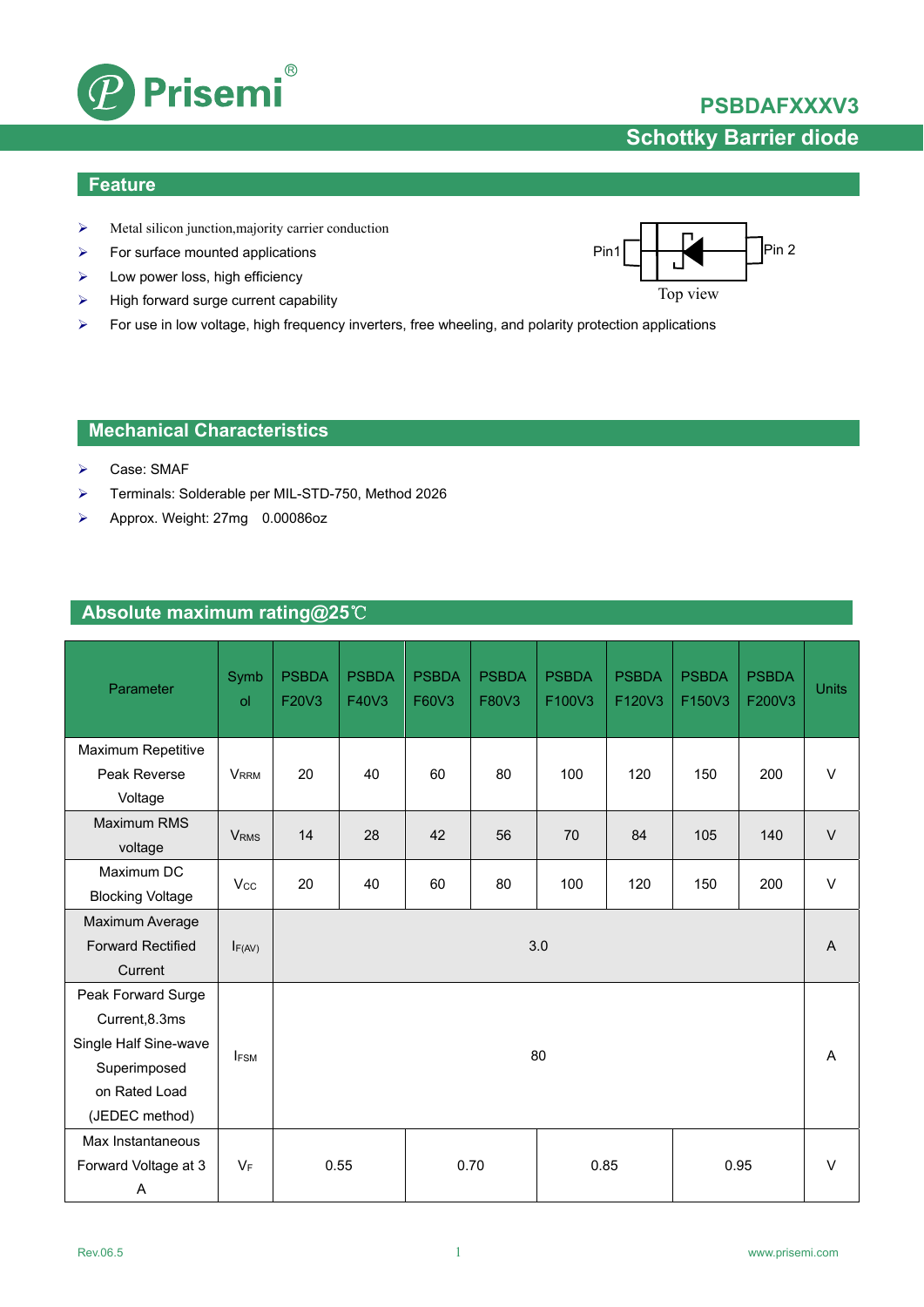# **Schottky Barrier diode PSBDAFXXXV3**

# **Absolute maximum rating@25**℃

| Parameter                 | Symbol           | <b>PSBDA</b><br>F20V3 | <b>PSBDA</b><br>F40V3 | <b>PSBDA</b><br>F60V3 | <b>PSBDA</b><br>F80V3 | <b>PSBDA</b><br>F100V3 | <b>PSBDA</b><br>F120V3 | <b>PSBDA</b><br>F150V3 | <b>PSBDA</b><br>F200V3 | <b>Units</b>  |
|---------------------------|------------------|-----------------------|-----------------------|-----------------------|-----------------------|------------------------|------------------------|------------------------|------------------------|---------------|
| Maximum DC                |                  |                       |                       |                       |                       |                        |                        |                        |                        |               |
| <b>Reverse Current</b>    |                  |                       |                       |                       |                       |                        |                        |                        |                        |               |
| Ta = $25^{\circ}$ C       | l <sub>R</sub>   | 0.5<br>$\mathbf 5$    |                       |                       | 0.3                   |                        |                        |                        |                        |               |
| at Rated DC               |                  |                       |                       |                       | 3                     |                        |                        |                        |                        | mA            |
| Reverse Voltage           |                  |                       |                       |                       |                       |                        |                        |                        |                        |               |
| Ta = $100^{\circ}$ C      |                  |                       |                       |                       |                       |                        |                        |                        |                        |               |
| <b>Typical Junction</b>   | $C_j$            | 250                   |                       |                       | 180                   |                        |                        |                        |                        | pF            |
| Capacitance <sup>1)</sup> |                  |                       |                       |                       |                       |                        |                        |                        |                        |               |
| <b>Typical Thermal</b>    | $R_{\theta JA}$  |                       |                       |                       | 70                    |                        |                        |                        |                        | $\degree$ C/W |
| Resistance <sup>2)</sup>  | Rejc             | 18                    |                       |                       |                       |                        |                        |                        |                        |               |
| Operating Junction        |                  |                       |                       |                       |                       |                        |                        |                        |                        |               |
| Temperature               | $T_j$            | $-55 - 150$           |                       |                       |                       |                        | $^{\circ}C$            |                        |                        |               |
| Range                     |                  |                       |                       |                       |                       |                        |                        |                        |                        |               |
| Storage                   |                  |                       |                       |                       |                       |                        |                        |                        |                        |               |
| Temperature               | $T_{\text{stg}}$ | $-55 - 150$           |                       |                       |                       |                        | $^{\circ}$ C           |                        |                        |               |
| Range                     |                  |                       |                       |                       |                       |                        |                        |                        |                        |               |

Note

- 1. Measured at 1 MHz and applied reverse voltage of 4 V D.C
- 2. P.C.B. mounted with 2.0" X 2.0" (5 X 5 cm) copper pad areas.

## **Typical Characteristics**



Fig.1 Forward Current Derating Curve

Instaneous Reverse Current (µA)  $10<sup>4</sup>$  $T_J = 100^{\circ}$ C  $10<sup>3</sup>$  $T_J = 75^{\circ}C$  $10<sup>2</sup>$ 20V3/40V3  $- - 60\sqrt{3} - 200\sqrt{3}$  $10<sup>1</sup>$ .<br>⊏.=25°C  $10<sup>6</sup>$  $20$ 40 60 80 100  $\mathbf 0$ 

Fig.2 Typical Reverse Characteristics

#### Percent of Rated Peak Reverse Voltage (%)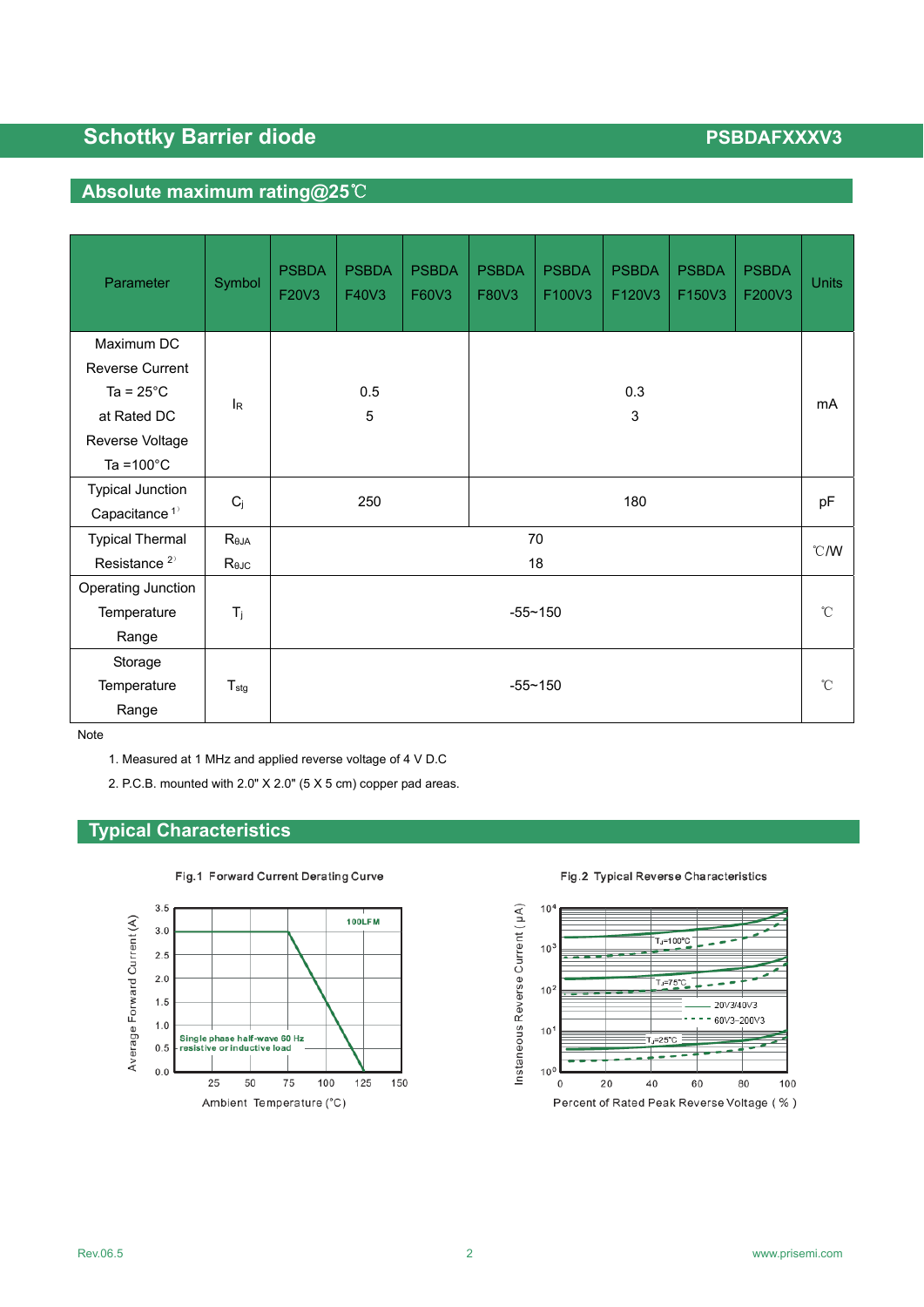# **Schottky Barrier diode PSBDAFXXXV3**

Instaneous Forward Current (A)

20

 $10$ 

 $1.0$ 

 $0.1$ 

 $\,0\,$ 

 $0.2$ 





Fig.6 Typical Transient Thermal Impedance

 $\overline{1}$ 

t, Pulse Duration (sec)

 $10$ 

100



Instaneous Forward Voltage (V)

 $0.4$  0.6 0.8

20V3/40V3

60V3/80V3

100V3/120V3

150V3/200V3

 $1.8$ 

 $1.0$  1.2 1.4 1.6



### **Solder Reflow Recommendation**



Transient Thermal Impedance ( °C/W)

100

 $10$ 

 $0.01$ 

 $0.1$ 

Remark: Pb free for 260°C; Pb for 245°C.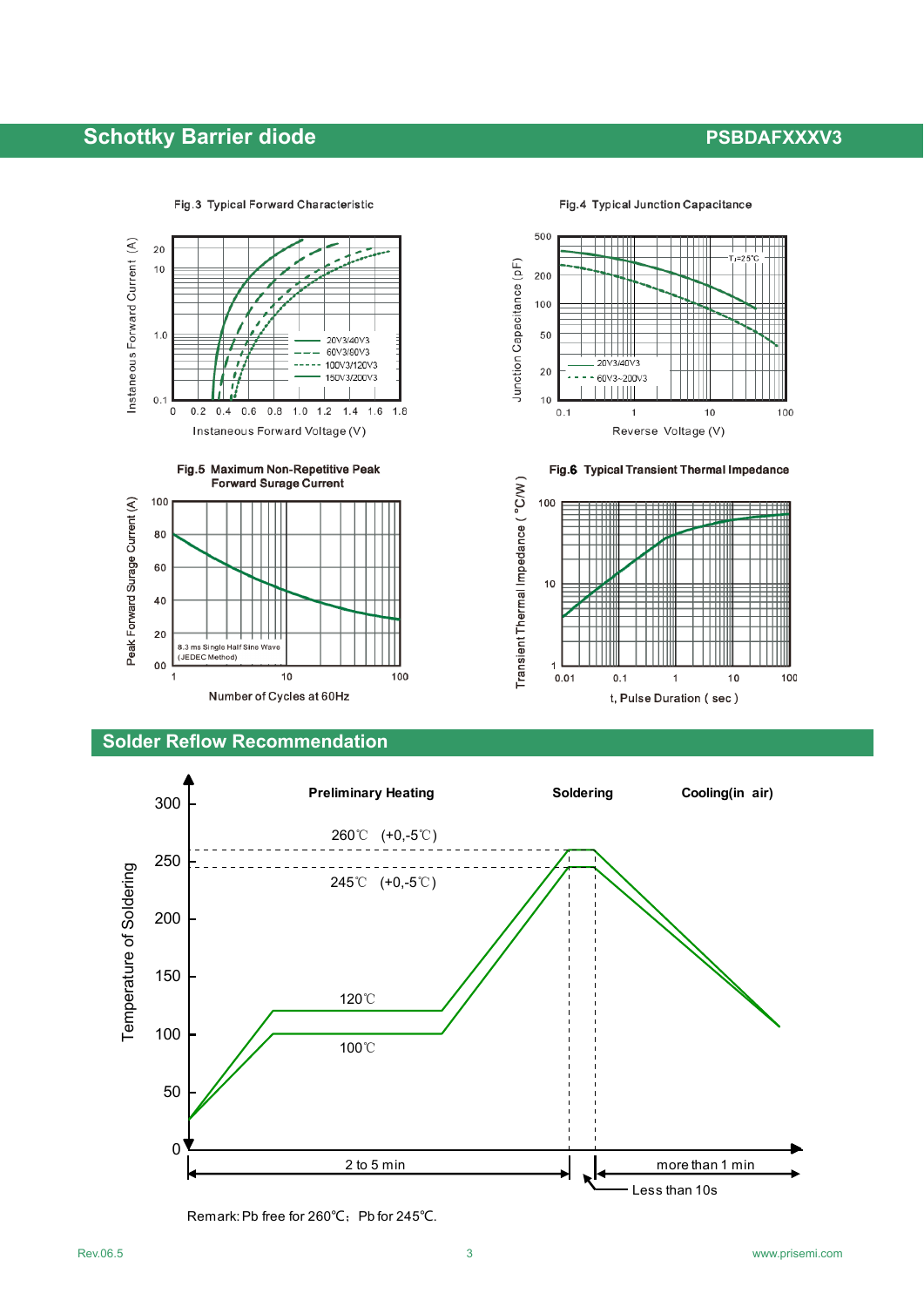# **Schottky Barrier diode PSBDAFXXXV3**

# **Product dimension (SMAF)**







Top View



| UNIT |     | A   | С    | D   | Е   | e   | g   | Hε  |    |  |
|------|-----|-----|------|-----|-----|-----|-----|-----|----|--|
| mm   | max | 1.3 | 0.23 | 3.7 | 2.7 | 1.6 | 13  | 4.9 |    |  |
|      | min | 0.9 | 0.18 | 3.3 | 2.4 | 1.3 | 1.0 | 4.4 | 7° |  |
| mil  | max | 51  | 9.1  | 146 | 106 | 63  | 51  | 193 |    |  |
|      | min | 35  |      | 130 | 94  | 51  | 39  | 173 |    |  |

# The recommended mounting pad size



# **Ordering information**

| Device      | Package        | <b>Shipping</b>   |  |  |  |
|-------------|----------------|-------------------|--|--|--|
| PSBDAFXXXV3 | SMAF (Pb-Free) | 3000/ Tape & Reel |  |  |  |